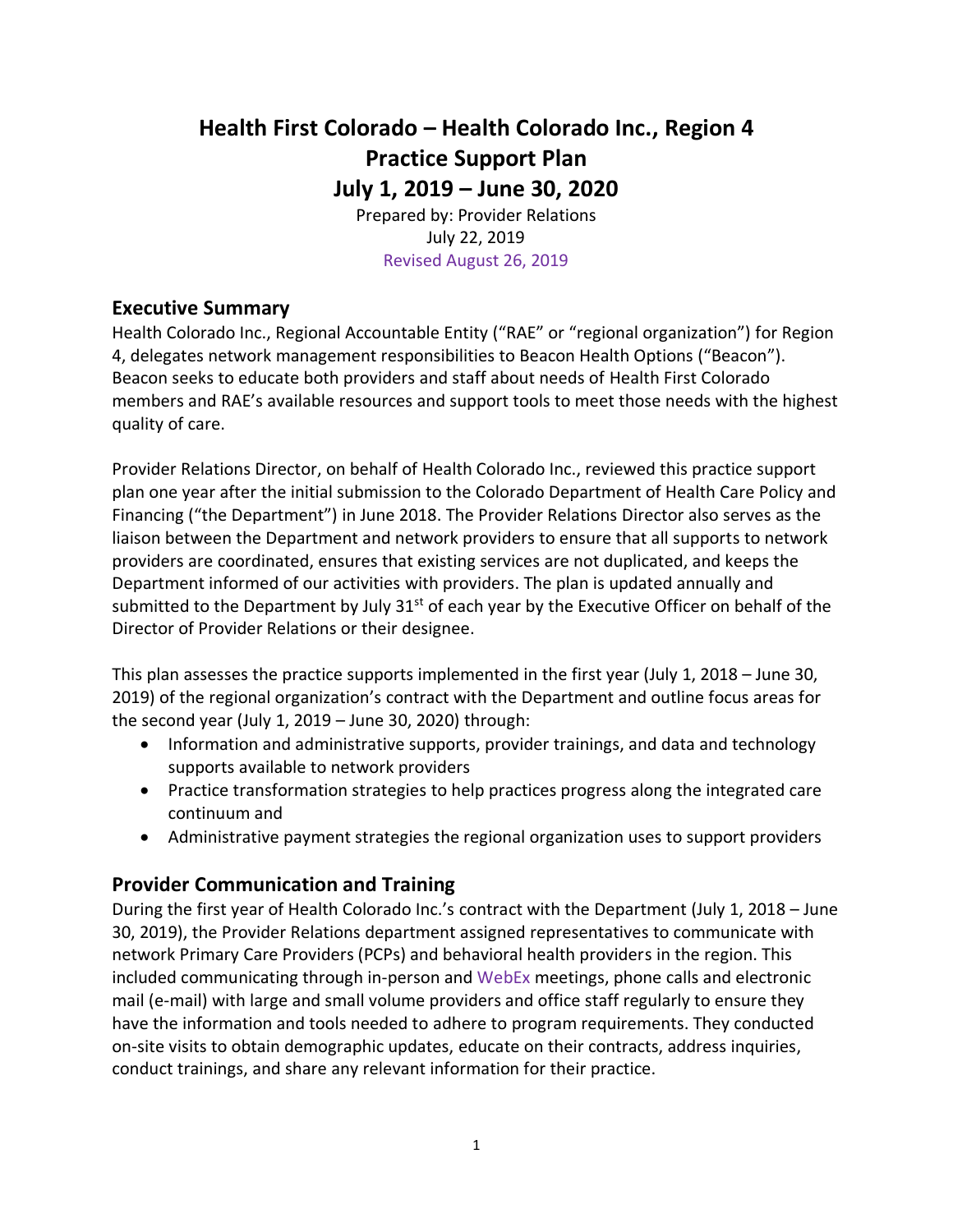The primary focus of Provider Relations staff is to use these interactions to build trust and rapport with the provider and its practice. It allows Provider Relations to engage with providers and their staff to maintain an adequate network and meet program goals for practice supports such as:

- Administrative support
- Provider trainings
- Data and technology support and
- Practice transformation framework

The first year of the contract served to educate providers about the transition of Health First Colorado to Accountable Care Collaborative 2.0 (ACC 2.0), primarily:

- Understanding of Health Colorado Inc. as the Regional Accountable Entity for the Region.
- Clarifying the relationship of Beacon Health Options ("Beacon") as the Administrative Service Organization (ASO).
- Educating on Beacon's process and procedures for network providers.
- Understanding of their contract and responsibilities as a Primary Care Providers (PCP) and Behavioral Health provider.

## **Provider Training Strategy**

Beacon uses a team approach to manage activities for provider training that incorporates goals of provider communication and provider network management:

- General information and administrative support
- Provider trainings
- Data and technology support
- Practice Transformation
- Key Performance Indicators (KPI) and Performance Measures

Beacon, on behalf of the regional organization, initiated self-service tools and interactive training platforms to enhance communication with the providers and their staff. This allowed providers to select a modality that best fits their practice and ensure all providers receive the same level of training. Throughout the year, providers receive resources to build and maintain their knowledge regarding Health First Colorado., Providers also receive resources specific to the regional organization and other specialty information, as needed. Content of the various communication and training platforms include:

- Liability of payment
- Practice guidelines
- Authorization procedures
- Documentation requirements
- Grievance and appeal system
- General information about Health First Colorado
- Health First Colorado's eligibility and application processes
- Health First benefits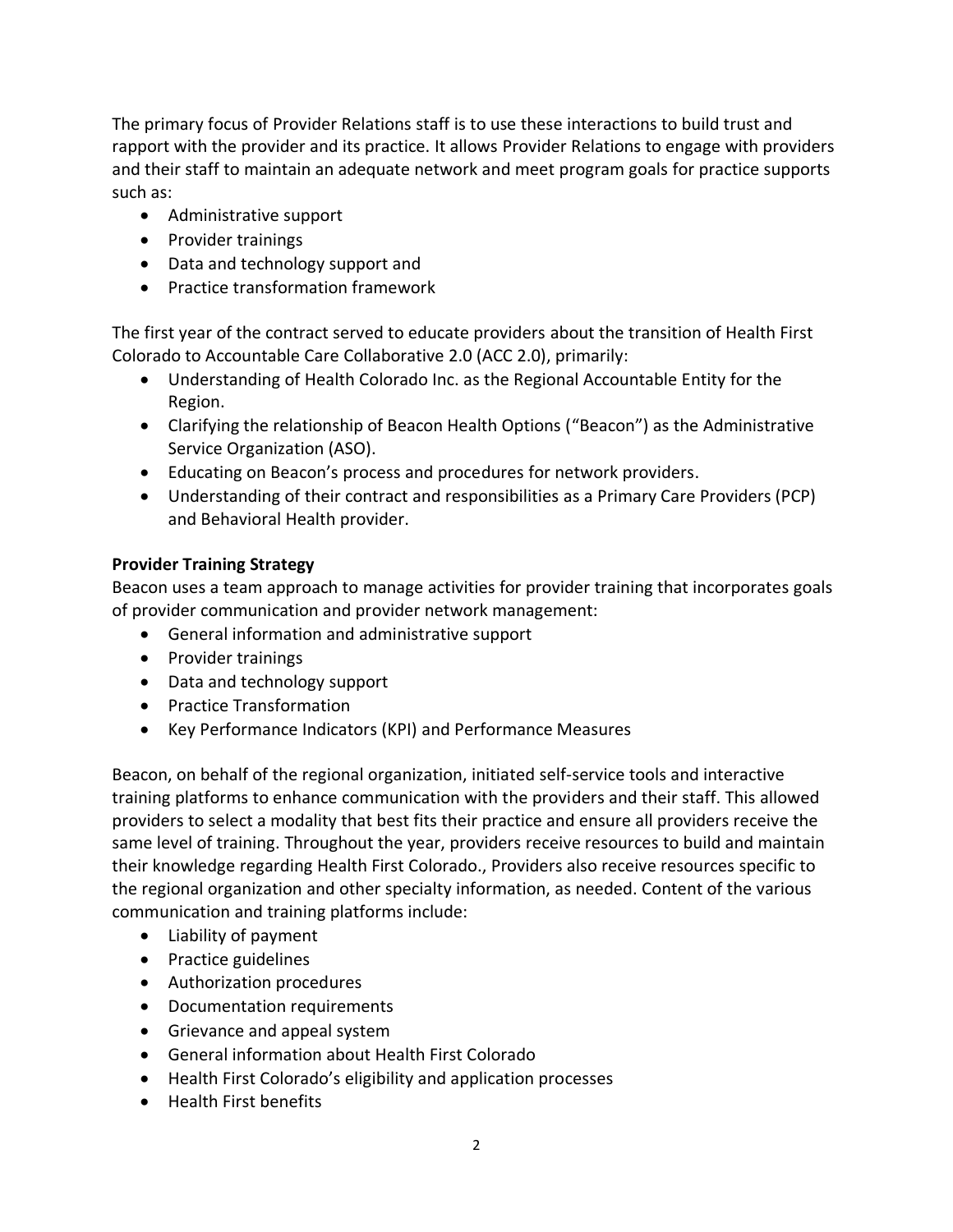• Other, as identified/needed.

Additionally, the various platforms are used to meet the RAE requirement to make training and update available to providers every six (6) months for the following topics:

- Colorado Medicaid eligibility and application process
- Medicaid benefits
- Access to Care standards
- EPSDT
- The Contract's Population Health Management Plan
- Use and proper submission of the Colorado Client Assessment Record for Members (CCAR) or the current Colorado Office of Behavioral Health's data collection tool for mental health and substance use disorders.
- Cultural responsiveness
- Member rights, Grievances, and Appeals
- Quality improvement initiatives, including those to address population health
- Principles of recovery and psychiatric rehabilitation
- Trauma-informed care
- Other trainings identified in consultation with the Department.

#### *Webinars*

Provider Relations continues to use webinars to educate network providers on Health First Colorado program information. Webinars inform providers of their rights such as prohibited provider discrimination and unrestricted member-provider communication as well as their roles and responsibilities. Webinars are also used to provide annual training, used to update or remind network providers of their contract responsibilities or used to inform them of pertinent changes that can impact their practice. The information presented in the webinars will be available through the RAE website (www.healthcoloradorae.com) used as a self-service training module.

Beacon relied on Webinars during the first year of the RAE contract as the primary source of direct training to providers throughout the region. Provider Relations used webinars during the implementation of the regional organization contract to communicate the transition and address questions.

During the second year, Provider Relations will be working with Zoom Communications, a communication system adopted by Beacon in August 2019, which enables for seamless recording video and audio meetings. The recording of the webinar will be made available through the RAE website.

#### *Town Halls*

Provider Relations, in coordination with the regional organization and other departments, established travelling Town Halls. The initial plan was to conduct the Town Halls every six months. However, after assessing the need for increased education about the RAE transition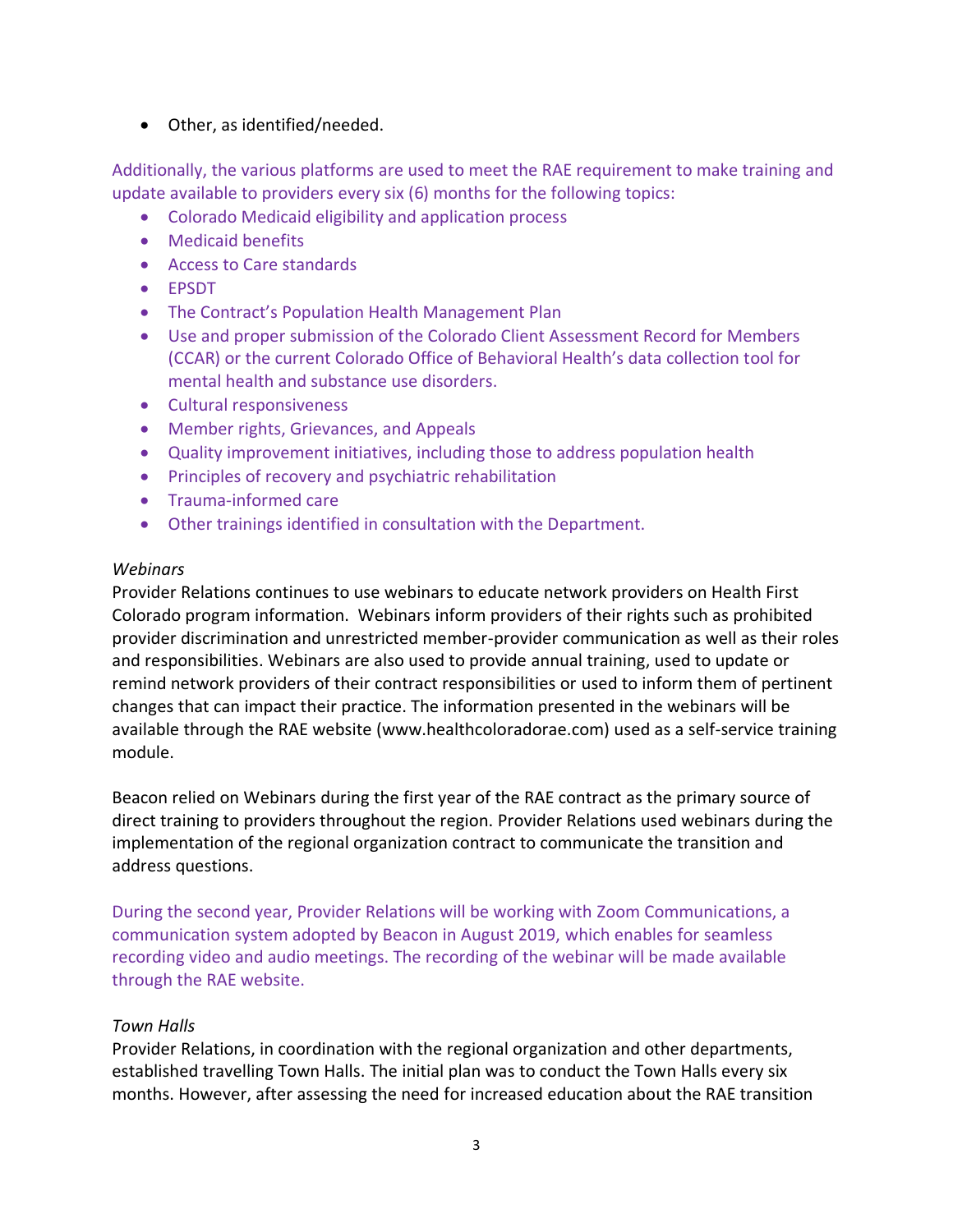and engagement with providers in the community, Provider Relations changed to plan from semi-annual to quarterly. The Town Halls covered information driven by provider assessments for practice transformation, contract requirements, quality and utilization data, and provider feedback or needs.

Additionally, for the initial three (3) quarterly Town Halls, Provider Relations coordinated two Town Halls on the same day – one for the primary care providers and a second for behavioral health providers. This was done in order to share information specific to each provider type and accommodate time for discussion specific to their needs. For the fourth quarterly Town Hall, Provider Relations joined both provider types into one Town Hall to allow for interaction between the providers and to align the information they received related to the regional organization.

During the first year, the Town Halls covered the four sub-regions of the RAE. This was received positively by providers in San Luis Valley and Southeast Colorado, which have historically been required to travel two or three hours for meetings in Pueblo; which is the city where Health Colorado Inc. is based. However, since the provider's participation in the Town Halls is voluntary, there was lower than expected participation in many of the Town Halls. Provider Relations fielded provider feedback and implemented different approaches to increase engagement at each Town Hall. This included:

- Selecting centralized locations within the sub-region
- Scheduling during specific times to allow for travel or least disruption to practices
- Inviting guest speakers to present on community resources (i.e. Managed Service Organizations)
- Selecting topics of high importance to the providers
- Enabling providers to join the Town Hall via WebEx.

The intent is to continue the joint quarterly Town Halls for the first six months of the second year and re-assess the frequency and format based on provider feedback. Provider Relations will continue to seek innovative approaches to increase participation in Town Halls and meet program goals.

## *Provider Online Services*

The regional organization, through its website, has an online, provider self-service application that contains a multidisciplinary curate library of practice support tools based on contract requirements. We receive provider feedback to develop or update the materials in the provider section of the RAE website available here: https://www.healthco[loradorae.com/providers/](https://www.healthcoloradorae.com/providers/). The RAE website hosts the trainings for download and review including to topics on: Medicaid benefits, Access to Care standard, EPSDT, cultural responsiveness and other topics required by the RAE contract (Section 12.9.3). It includes the "Beacon's Policy and Procedure Manual for Providers" (Provider Manual) reviewed and updated annually available here: <https://www.healthcoloradorae.com/providers/provider-handbook/> .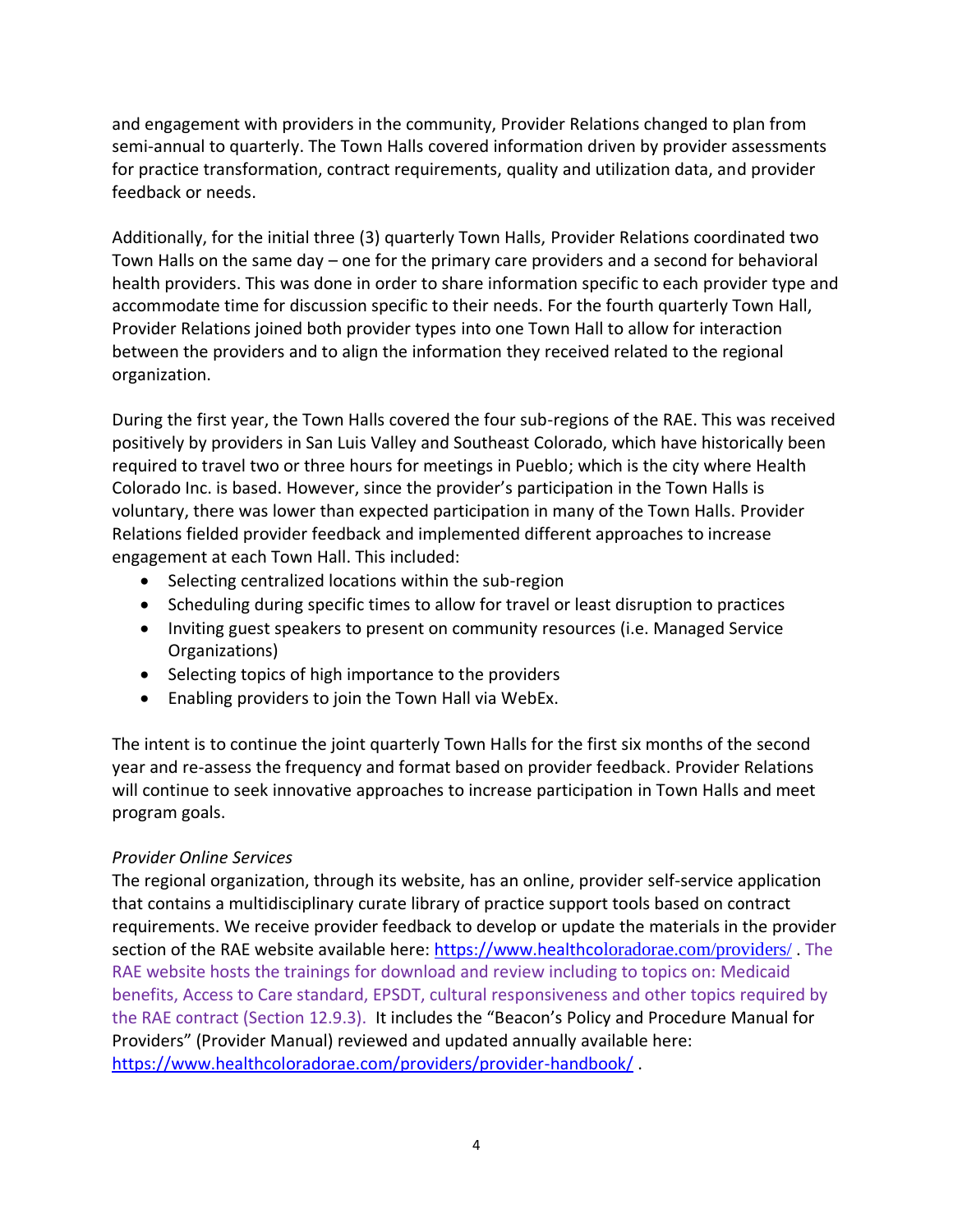The initial plan was that the Provider page of the RAE website would house recordings of Webinars and Town Halls, as well as presented materials, as a self-paced training resource. On a monthly basis, Provider Relations updates the Provider Training landing page of the RAE website and provider alerts for self-service training. However, due to the recording quality of the Webinars and Town Halls, we post the documents of the presented materials for access. Provider Relations continues to promote the regional organization website as reference materials during visits and trainings. Through the Provider Network Subcommittee, Providers reported appreciating that the training was located in a centralized location that could be accessed to reference training materials for personal use or to train new staff. Providers offered feedback on the resources they deemed useful and would like to access through the website. Beacon coordinated to add this information. An example is information about the Key Performance Indicators (KPIs).

#### *Other Training Modalities*

Provider Relations Department continues to use a variety of communication tools to facilitate relationship building and interaction with providers. Provider Relations staff uses wellestablished methods such as the website, the Provider Handbook, and the newsletter to distribute the information to providers. The newsletter is a national communication from Beacon to contracted providers. The newsletter allows the inclusion of a section for Colorado Medicaid, when deemed appropriate. The Provider Handbook is reviewed annually by subject matter experts to maintain accurate information.

Most importantly, staff has the capacity to send network providers email communications when there is actionable information that benefits their practice through ConstantContact/provider alerts. To ensure meeting RAE requirements that training topics are available to provider every six (6) month, periodic provider alerts will be sent to the network to inform them of the Provider Online Services available to them including the new, updated and on-going trainings available on the website for review.

| <b>Topic</b>                                                 | <b>Platform/Modality</b> | <b>Date</b> |
|--------------------------------------------------------------|--------------------------|-------------|
| <b>Colorado Medicaid eligibility and application process</b> | <b>Provider Handbook</b> | 7/1/2018    |
|                                                              | <b>Provider Alert</b>    | 8/1/2018    |
|                                                              | <b>Town Hall</b>         | 2/26/2019   |
| <b>Medicaid Benefits</b>                                     | <b>Provider Handbook</b> | 7/1/2018    |
|                                                              | Webinar                  | 8/21/19     |
| <b>Access to Care Standards</b>                              | <b>Provider Handbook</b> | 7/1/2018    |
|                                                              | Webinar                  | 5/17/2019   |
| <b>EPSDT</b>                                                 | <b>Provider Handbook</b> | 7/1/2018    |
|                                                              | <b>Town Hall</b>         | 2/26/2019   |
|                                                              | Webinar                  | 4/30/2019   |

Below is the list of completed trainings during the first year. It includes the dates and platform/modality used.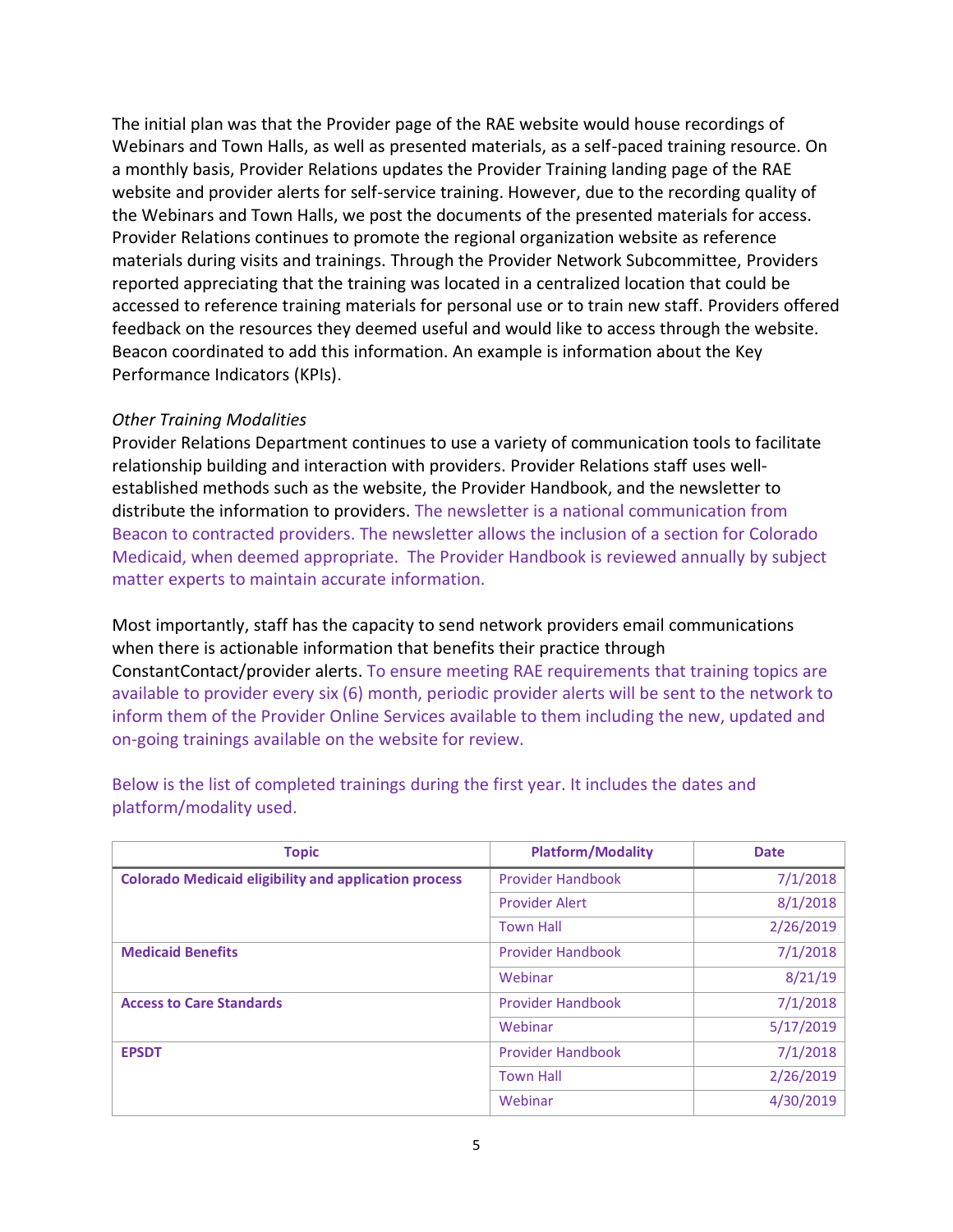| <b>Population Health Management Plan</b>                                                | <b>Provider Handbook</b> | 7/1/2018           |
|-----------------------------------------------------------------------------------------|--------------------------|--------------------|
| <b>CCAR</b>                                                                             | Provider Handbook        | 7/1/2018           |
|                                                                                         | Provider Alert           | 10/1/2018          |
| <b>Cultural Responsiveness</b>                                                          | Provider Handbook        | 7/1/2018           |
|                                                                                         | Webinar                  | 5/17/2019          |
| <b>Member rights, Grievances, and Appeals</b>                                           | Provider Handbook        | 7/1/2018           |
|                                                                                         | <b>Town Hall</b>         | 2/26/2019          |
| <b>Quality Improvement initiatives, including those to</b><br>address population health | Provider Handbook        | 7/1/2018           |
|                                                                                         | Website                  | 7/1/2018           |
|                                                                                         | <b>Town Hall</b>         | 10/15/2019 2/26/19 |
|                                                                                         |                          |                    |
| Principles of recovery and psychiatric rehabilitation                                   | <b>Provider Handbook</b> | 7/1/2018           |
| <b>Trauma-informed care</b>                                                             | Website                  | 7/1/2018           |
| Other trends identified in consultation with the<br><b>Department</b>                   | N/A                      | N/A                |

N/A – Not Applicable. During the first year, there were no other trends identified in consultation with the Department.

The Provider Training Work Plan for the first year of the contract was completed. All tasks to develop and deliver training are part of the established process of provider engagement.

#### **Table 1: Provider Training Work Plan**

| <b>Task</b>                                                    | <b>Resources</b>                   | <b>Completion Date</b> |  |  |
|----------------------------------------------------------------|------------------------------------|------------------------|--|--|
| <b>Webinars</b>                                                |                                    |                        |  |  |
| Determine Provider Education Needs and Schedule (See           | <b>Provider Relations</b>          | Complete               |  |  |
| Table 2: Operational Practice Support Work Plan)               |                                    |                        |  |  |
| Create, update and maintain Curricula                          | All departments                    | Complete               |  |  |
| Develop and submit Invitations                                 | <b>Provider Relations</b>          | Complete               |  |  |
| Record and upload Completed Webinar to the Provider<br>Website | <b>Provider Relations</b>          | Complete               |  |  |
| <b>Town Halls</b>                                              |                                    |                        |  |  |
| Determine Schedule and Location                                | <b>Provider Relations</b>          | Complete               |  |  |
| Prepare Town Hall ideas and materials                          | All departments                    | Complete               |  |  |
| Develop and submit Invitations                                 | <b>Provider Relations</b>          | Complete               |  |  |
| Record and upload Completed Webinar to the Provider            | <b>Provider Relations</b>          | Complete               |  |  |
| Website                                                        |                                    |                        |  |  |
| <b>Provider Online Services - Website</b>                      |                                    |                        |  |  |
| Identify Website Requirements (See Table 3: Operational        | <b>IT &amp; Provider Relations</b> | Complete               |  |  |
| Practice Support Work Plan)                                    |                                    |                        |  |  |
| Create and Complete Website Plan Document Outline.             | <b>IT &amp; Provider Relations</b> | Complete               |  |  |
| Create Website Rollout plan with specific deliverable dates.   | IT & Provider Relations            | Complete               |  |  |
| Coordinate with Communications and IT to create draft          | IT & Provider Relations            | Complete               |  |  |
| Website Content in Development Site.                           |                                    |                        |  |  |
| Make ongoing day-to-day changes via standard publishing        | <b>IT &amp; Provider Relations</b> | Complete               |  |  |
| requests.                                                      |                                    |                        |  |  |
| <b>Provider Newsletter</b>                                     |                                    |                        |  |  |
| Create newsletter template                                     | <b>Provider Relations</b>          | Complete               |  |  |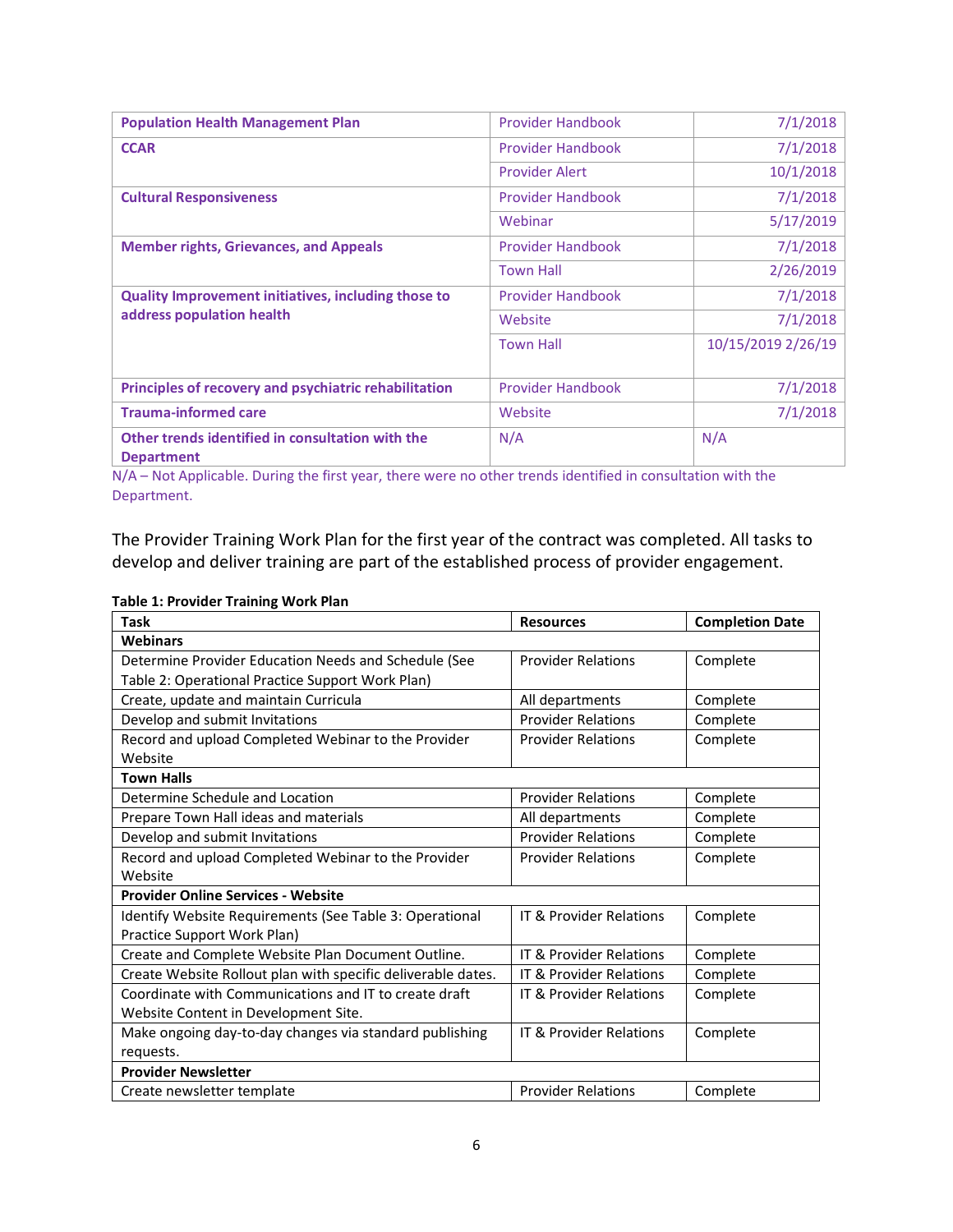| Create newsletter distribution calendar                         | <b>Provider Relations</b> | Complete |
|-----------------------------------------------------------------|---------------------------|----------|
| Determine Newsletter approval process and following the         | <b>Provider Relations</b> | Complete |
| regular approval process                                        |                           |          |
| Prepare article submission ideas for the newsletter editions.   | All departments           | Complete |
| Develop first provider newsletter                               | <b>Provider Relations</b> | Complete |
| <b>Provider Handbook</b>                                        |                           |          |
| Create draft provider handbook based on items outlined in       | <b>Provider Relations</b> | Complete |
| the RFP for Behavioral Health and PCP networks                  |                           |          |
| Send draft provider handbook to subject matter experts to       | <b>Provider Relations</b> | Complete |
| incorporate detail.                                             |                           |          |
| Post final provider handbook on the provider websites.          | <b>Provider Relations</b> | Complete |
| <b>Provider Alerts</b>                                          |                           |          |
| Create and maintain an email address for providers to add       | <b>Provider Relations</b> | Complete |
| their email addresses to an email distribution list             |                           |          |
| Email distribution list will serve as a list serve for provider | <b>Provider Relations</b> | Complete |
| updates and/or alerts.                                          |                           |          |
|                                                                 |                           |          |
| Post Provider Alerts to the Provider section of the Website     | <b>Provider Relations</b> | Complete |
| with date and subject of alert in chronological order.          |                           |          |
|                                                                 |                           |          |

## **Practice Support Strategy**

Providers receive a range of information promoting Health First Colorado as part of their training on the regional organization. Provider Relations employ periodic interactions with Providers and their staff either through in-person contact, over the phone and through electronic communication, to better understand the individual needs of the practice. Depending on the identified need, either a staff member of Provider Relations or another member of the interdisciplinary team will offer training or resources to the PCP.

Providers benefit from the expertise of an interdisciplinary team composed of representatives from departments such as Care Coordination, Information Technology (IT), Provider Relations and Quality Management. These departments regularly connect in order to review specific providers and address practice support needs. Members of this team conduct follow up with the providers directly through a combination of email, conference calls, and in-person visits.

During the first year, the team's practice supports activities focused on educating PCPs about the transition to the Accountable Care Collaborative 2.0 (ACC 2.0) requirements as a contracted provider and assist them to meet the requirements. The focus was driven largely by PCPs requests to understand ACC 2.0 and its impact to their practice. As a result, the interdisciplinary team provided support and education on:

- Member Attribution process
- Per Member Per Month (PMPM) payment process
- Care Coordination requirements
- Technical Assistance: access and utilization of HCPF's Data Analytics Portal (DAP)
- Alternative Payment Model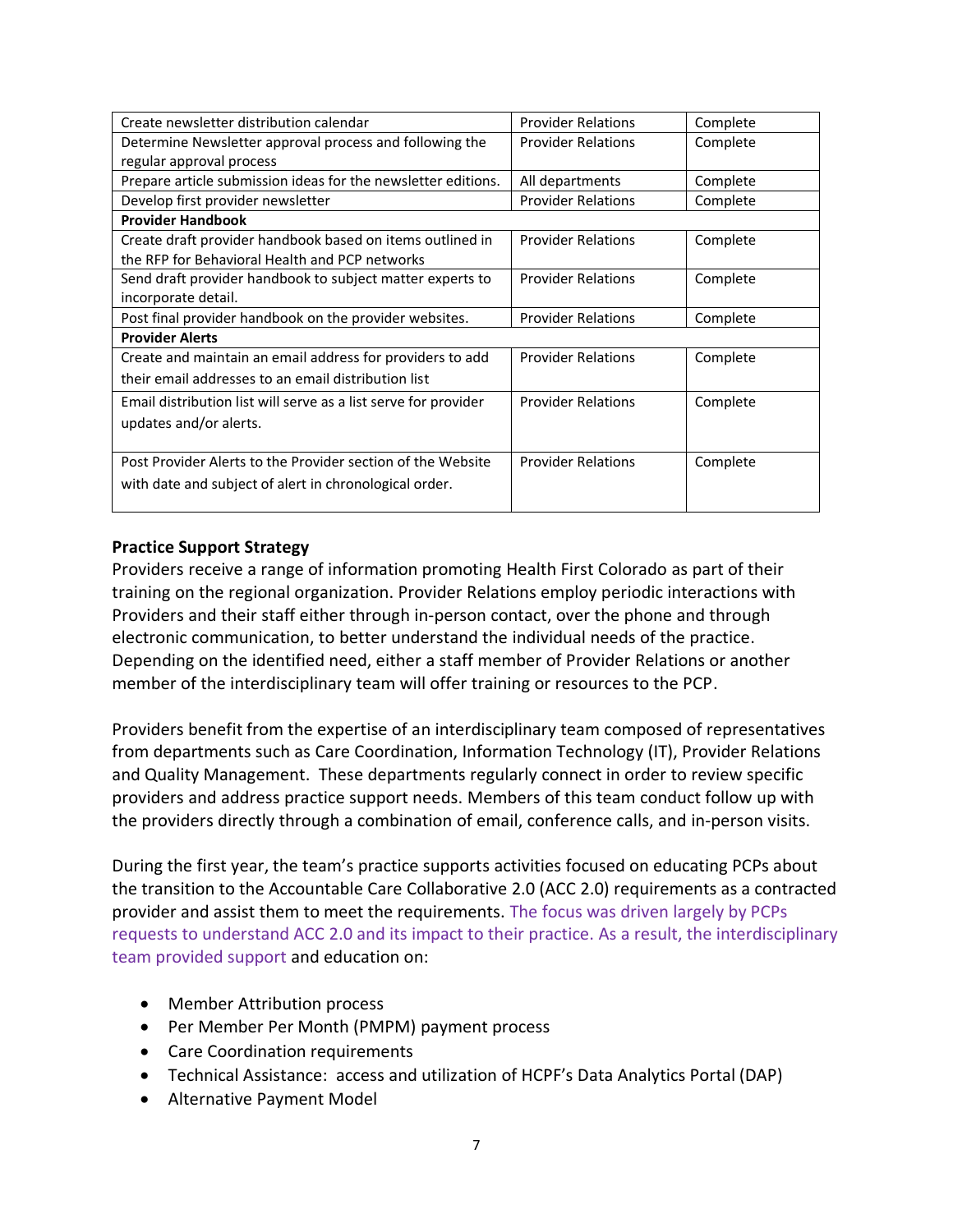- Key Performance Indicators (KPI) and
- Member Dismissal Policy

The initial plan was that once the practices competently managed the requirements, then the practice support activities would transition to develop and implement their practice transformation plan. Beacon appropriately anticipated that the majority of the practices would require at least one year to fully understand and manage their ACC 2.0 requirements.

During the second year of the contract, the regional organization and its providers are better positioned to engage in practice transformation. The required Practice Assessments for all PCPs will inventory the PCPs practice transformation activities, capacity and resources to become a care management delivery system. Additionally, all PCPs will be required to report monthly on any care coordination activities they perform with their attributed members. Beacon, as the ASO, will support providers at all levels on effectively incorporating the new requirement into their practice including access and training of the RAE's Care Coordination Tool.

## **Practice Transformation Strategy**

Provider Relations, in collaboration with Quality Management, Care Coordination and Information Technology, present to providers and their staff the importance of practice transformation and offer on-going operational support that will ultimately integrate into practice transformation. Providers who progress on the continuum of integrated medical home might be eligible to increase the functions within the PCP practice, receive an enhanced PMPM payment, and be eligible to receive additional earnings from the KPI bonus pool.

## *Practice Assessments*

The required Practice Assessments for all PCPs will inventory the PCPs practice transformation activities, capacity and resources to become a care management delivery system. This may include operational support, sharing of clinical tools, client materials, data systems and technology that support and enhance provider capacity and quality of care.

During the first year of the RAE, PCP practices were encouraged to complete a practice assessment. Because of the provider engagement, 21 PCPs completed a practice assessment. Of these, three (3) PCPs achieved Collaborative level and seven (7) PCPs achieved Accountable level and were delegated full Care Coordination functions. All other providers remained at the Contributing level.

Starting July 1, 2019, under new PCP contracts, providers are required to participate in a practice assessment. Providers that completed an assessment at the start of the RAE are required to complete a reassessment in order to track their progress. Additionally, Accountable level providers underwent their first in-person annual appraisal. The practice assessment for each PCPs will be completed as the new PCP contract is executed. It is estimated that the PCP contracts will be executed by end of first quarter of 2020. As a result, the practice assessments will be completed on a rolling basis with an estimated completion timeline of second quarter of 2020.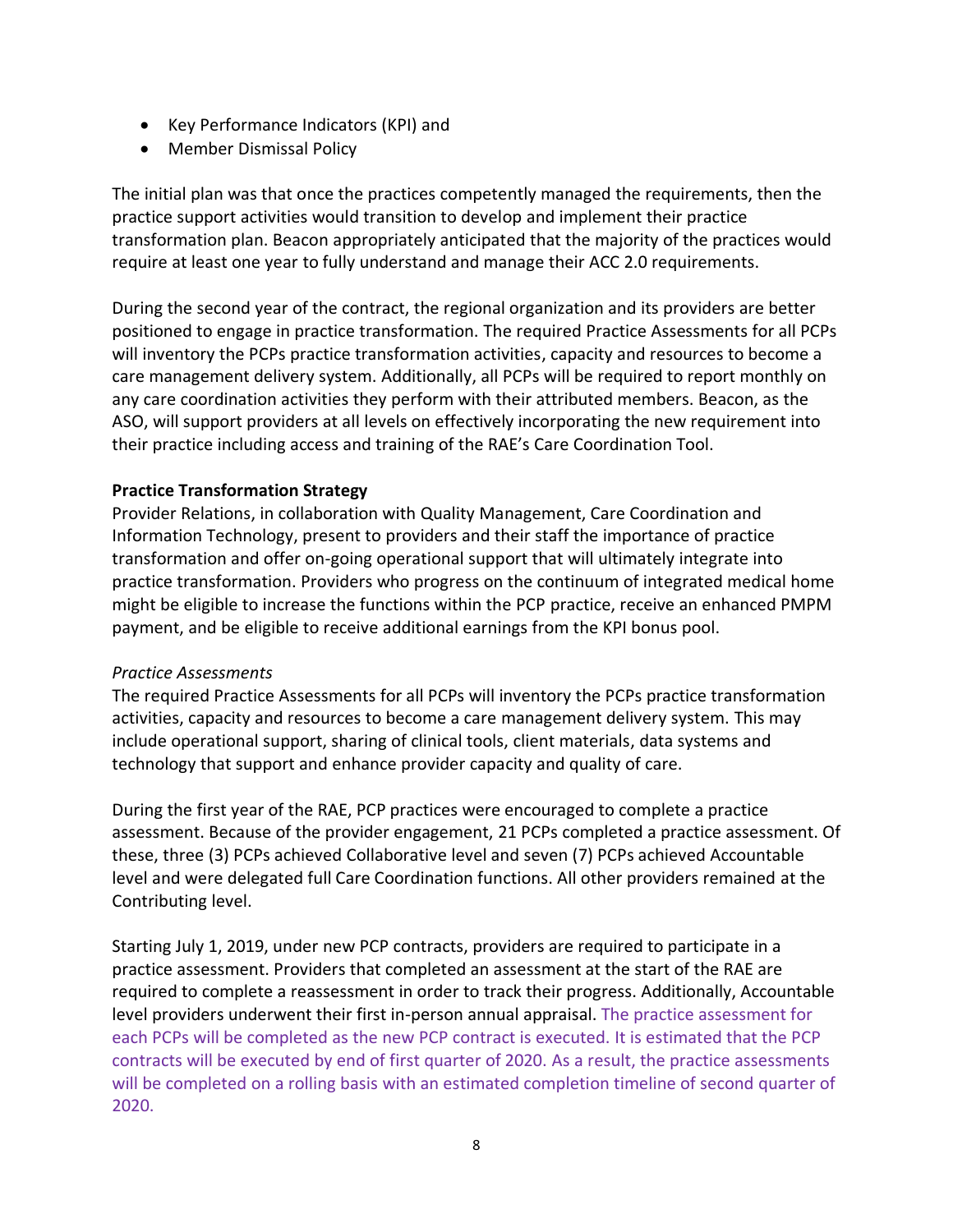Providers that achieved Collaborative level, the transitional level, are required to complete a Practice Assessment to demonstrate their progress to becoming an Accountable level provider. Under the new PCP contract, PCPs can remain at the Collaborative level no longer than two fiscal years. During the second year, the PCPs currently under the Collaborative level will engage in a Practice Transformation Plan to address their areas of improvement and address how they can achieve the Accountable level.

#### *Practice Transformation Activities*

Beacon anticipates that the majority of the PCPs will remain at the same level from the first to the second year. Providers will be expected to engage in practice transformation based on their capacity and resources.

PCP practices that participate in incentive programs will be segmented to work closely with Quality Management as part of their Practice Transformation Plan. The action items may include the use of the plan-do-check-act (PDCA) cycle to create quality improvement activities. The practice will review their quality measures, identify measure(s) to focus for improvement, and develop specific activities to impact the measure, and track the effectiveness of the activities to adjust for measurable improvement.

Additionally, Quality Management will leverage its *Learning Collaboratives* to bring similar practices together to share best practices and conduct peer-to-peer quality improvement activities. Furthermore, identify common metrics across RAE efforts and State incentive programs to streamline quality improvement activities.

Examples of incentive program are:

- Alternative Payment Model (APM)
- State Innovation Model (SIM) and
- Comprehensive Primary Care Plus (CPC+) or
- Submit data for CQM, PQRM measures

The Practice Transformation Plans for the practices engaged in incentive programs are primarily Collaborative level providers. Thus, their plan will include connection with the Department of Care Coordination to prepare for full delegation of Care Coordination functions so they can demonstrate improvement at the following Practice Assessment cycle. Finally, these practices will be required to contribute and receive data about their attributed members to meet contractual requirements. Their plan will include the Department of Information Technology to offer technical assistance to maximize the available member data and care coordination tool used to improve practice's outcomes. The action items may include tracking of proper and timely care coordination reporting, as well as, use of member data on the HCPFs Data Analytics Portal (DAP) and care coordination tool.

The Practice Transformation Plans for smaller practices with no participation in incentive programs will receive practice transformation assistance appropriate to their capacity. Beacon,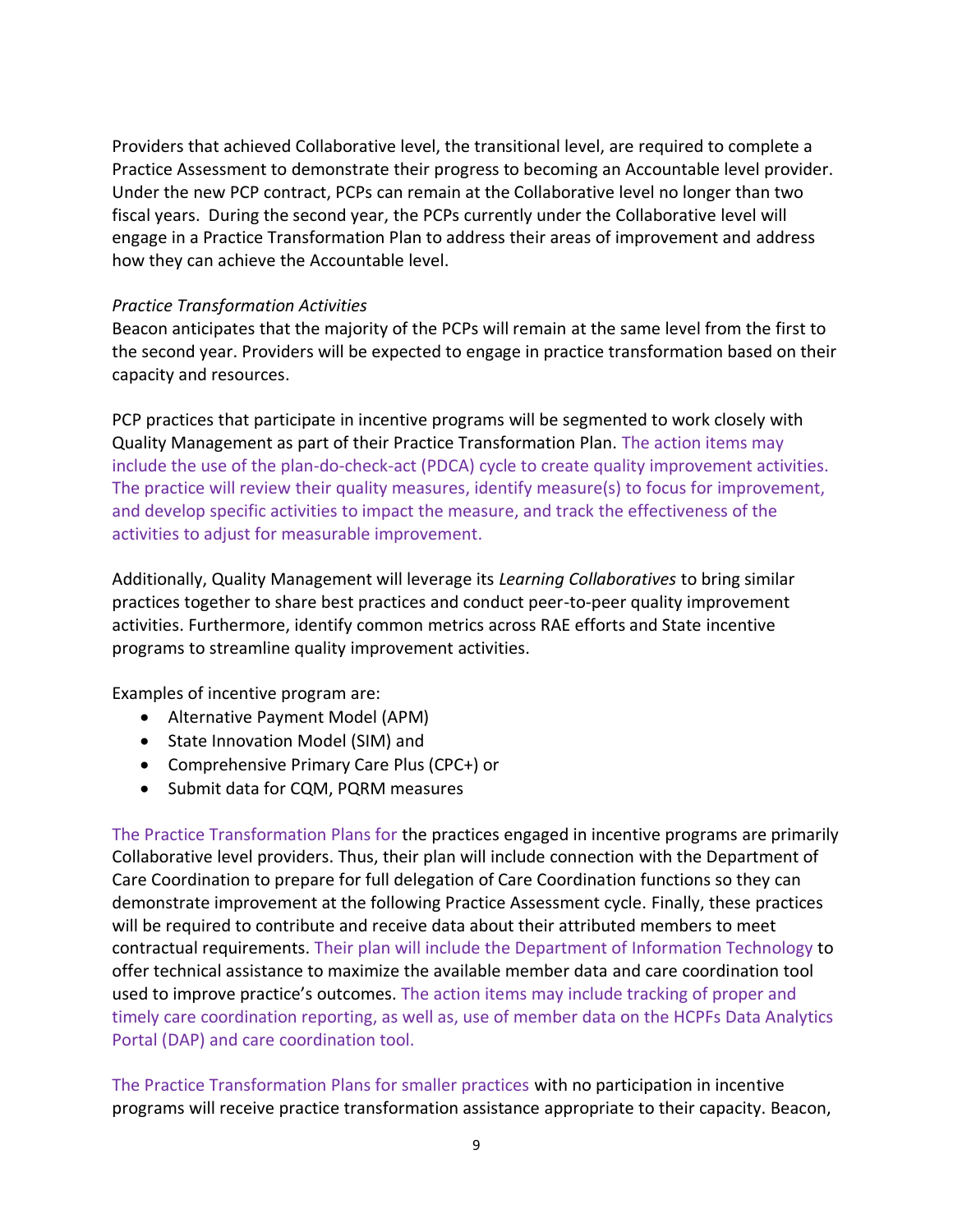on behalf of the regional organization, will leverage the provider training platforms such as Webinars, RAE Website, Town Halls and Provider Alerts to share information about practice transformation activities. The Practice Transformation Plans for these providers will include opportunities to connect with local and State resources and other similar practices to learn how to:

- Maximize the HCPF's Data Analytics Portal (DAP)
- Utilize the RAE's Care Coordination Tool
- Improve their Key Performance Indicators and
- Capitalize on their Care Coordination Entity's resources

Practices at this level have reported benefiting the most from individual interactions with Provider Relations, Quality Management and other departments as it allows them to drill down to their situation and implement processes customized to their practice. Small practices will receive periodic on-site visits as part of the overall Provider Support Plan for the region.

## *Accountable Annual Appraisals*

Primary Care Providers who achieved the Accountable level during the first year of the RAE were required to complete an annual appraisal in accordance with their contract. This was done to assess the PCP to ensure that the PCP continues to meet the requirements of the agreed upon functions or performance on KPI measures. The findings of the appraisal assisted in determining the PCP designation for the new fiscal year. Each PCP received an Accountable PCP Annual Appraisal Tool scored by the interdisciplinary team and used to assess performance. It focused on:

- Audit results for Care Coordination activities
- Effective performance of Care Coordination
- Provider Network reporting with timeliness and accuracy
- Engagement in KPI measures (i.e. submission of Care Compacts)

PCPs that did not demonstrate meeting the minimum requirements established for the Accountable PCP level received a Performance Improvement Plan. If these providers do not demonstrate improvement within the stated period as well as sustain compliance from month to month, they will then be designated as a Contributing PCP. All PCPs are scheduled for a 6-month follow up to review the progress as an Accountable level provider.

All of the seven (7) Accountable level PCPs completed their first annual appraisal of which two (2) PCPs received a Performance Improvement Plan (PIP). They agreed to the PIP and are working to demonstrate improvements and scheduled a 6-month follow up review.

The Practice Transformation Work Plan (Table 2) for the first year of the contract was completed. All tasks are part of the established process of provider engagement.

**Table 2: Practice Transformation Work Plan Year 1**

| .<br>.<br>____<br>___<br>.<br>Task | ---<br>-------- | <b>Date</b><br>∴omnie:<br>יחוזי |
|------------------------------------|-----------------|---------------------------------|
|                                    |                 |                                 |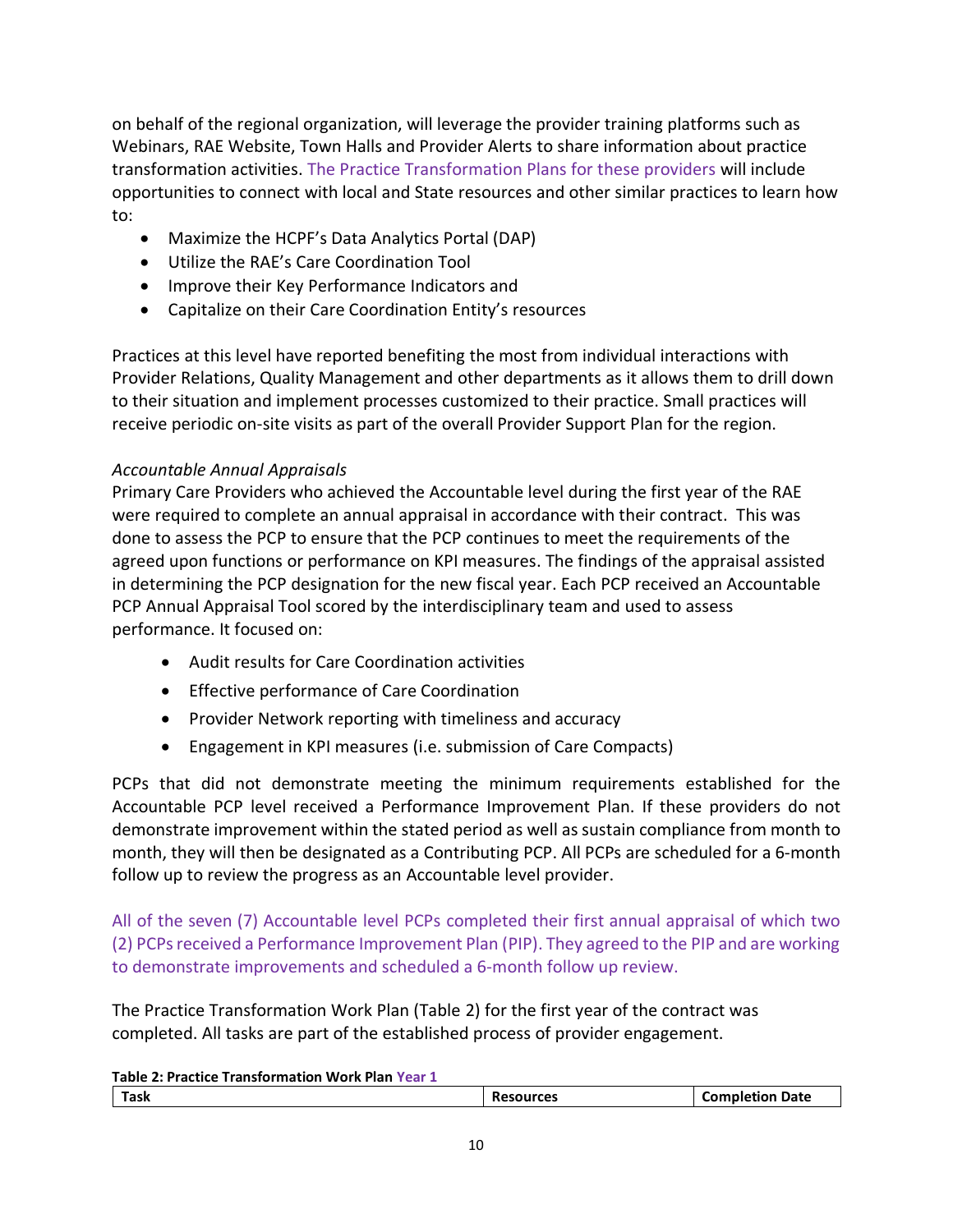| <b>Practice Assessment Tool</b>                         |                           |          |  |
|---------------------------------------------------------|---------------------------|----------|--|
| Identify requirements for Practice Assessment Tool      | All departments           | Complete |  |
| Create and Complete Practice Assessment Plan            | IT & Provider Relations   | Complete |  |
| Document Outline                                        |                           |          |  |
| Create Rollout plan with specific deliverable dates     | IT & Provider Relations   | Complete |  |
| <b>Contact Providers and offer conduct Practice</b>     | <b>Provider Relations</b> | Complete |  |
| Assessment                                              |                           |          |  |
| Upload Practice Assessments on NAAC Tool (or other      | <b>Provider Relations</b> | Complete |  |
| desktop application, if NAAC Tool not fully functional) |                           |          |  |
| <b>Practice Transformation Plan</b>                     |                           |          |  |
| Create a multidisciplinary team schedule                | All departments           | Complete |  |
| Develop Practice Transformation Plan on NAAC Tool (or   | All departments           | Complete |  |
| other desktop application, if NAAC Tool not fully       |                           |          |  |
| functional)                                             |                           |          |  |
| Communicate with practices on transformation plan       | <b>Provider Relations</b> | Complete |  |
| and available tools (See Table 2: Operational Practice  |                           |          |  |
| Support Work Plan)                                      |                           |          |  |
| Track progress of Practice Transformation Plan on       | All departments           | Complete |  |
| NAAC Tool (or other desktop application, if NAAC Tool   |                           |          |  |
| not fully functional)                                   |                           |          |  |

#### **Table 2.1: Practice Transformation Work Plan Year 2**

| <b>Task</b>                                                                                                                       | <b>Resources</b>                                                                              | <b>Estimated</b><br><b>Date</b>     | <b>Completion</b><br><b>Date</b> |
|-----------------------------------------------------------------------------------------------------------------------------------|-----------------------------------------------------------------------------------------------|-------------------------------------|----------------------------------|
| <b>Practice Assessment Tool</b>                                                                                                   |                                                                                               |                                     |                                  |
| <b>Identify requirements for Practice</b><br><b>Assessment Tool</b>                                                               | All departments                                                                               | 7/1/19                              | 7/1/19                           |
| <b>Create and Complete Practice Assessment</b><br><b>Plan Document Outline</b>                                                    | <b>Quality &amp; Provider</b><br><b>Relations</b>                                             | 8/1/19                              | 8/1/19                           |
| Create Rollout plan with specific deliverable<br>dates                                                                            | <b>Quality &amp; Provider</b><br><b>Relations</b>                                             | 8/30/19                             | <b>On Target</b>                 |
| <b>Contact Providers to conduct Practice</b><br>Assessment as PCP contracts are executed -<br><b>Rolling</b>                      | <b>Quality &amp; Provider</b><br><b>Relations</b>                                             | $9/1/19$ -<br>12/31/19              | <b>Rolling</b>                   |
| <b>Complete Practice Assessment - Rolling</b>                                                                                     | <b>Quality &amp; Provider</b><br><b>Relations</b>                                             | $10/1/19$ -<br>12/31/19             | <b>Rolling</b>                   |
| <b>Upload Practice Assessments on NAAC Tool</b><br>(or other desktop application, if NAAC Tool<br>not fully functional) - Rolling | <b>Quality &amp; Provider</b><br><b>Relations</b>                                             | $11/1/19$ -<br>1/31/20              | <b>Rolling</b>                   |
| <b>Practice Transformation Plan</b>                                                                                               |                                                                                               |                                     |                                  |
| Conduct multidisciplinary team reviews of<br><b>Practice Assessments</b>                                                          | <b>Quality, Care</b><br>Coordination,<br>Information Technology,<br><b>Provider Relations</b> | $11/1/19$ -<br>1/31/20              | <b>Rolling</b>                   |
| Develop Practice Transformation Plan on<br>NAAC Tool (or other desktop application, if<br><b>NAAC Tool not fully functional)</b>  | <b>Quality, Care</b><br>Coordination,<br>Information Technology,<br><b>Provider Relations</b> | $11/1/19$ -<br>2/28/20              | Open                             |
| Communicate with practices on<br>transformation plan and available tools (See                                                     | <b>Provider Relations</b>                                                                     | $11/1/19$ -<br>2/28/20<br>(Ongoing) | Open                             |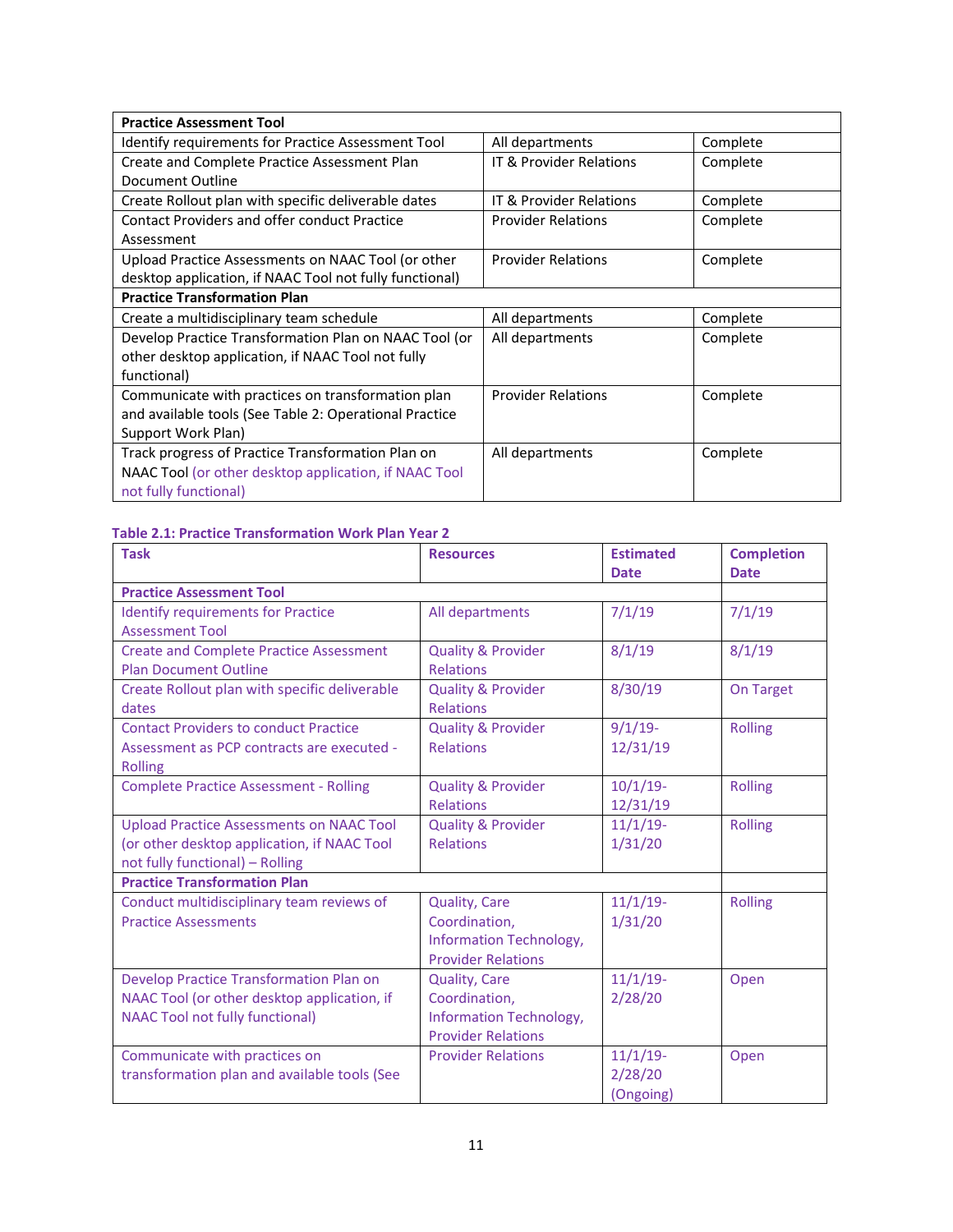| <b>Table 3: Operational Practice Support Work</b><br>Plan)                                                                                 |                           |                      |      |
|--------------------------------------------------------------------------------------------------------------------------------------------|---------------------------|----------------------|------|
| <b>Track progress of Practice Transformation</b><br>Plan on NAAC Tool (or other desktop<br>application, if NAAC Tool not fully functional) | <b>Provider Relations</b> | 6/30/20<br>(Ongoing) | Open |

#### *NAAC Tool*

During the initial plan, the intent was to have the results of the assessment used in order to develop a practice transformation plan that connects the provider to a variety of resources made available through the regional organization. The interdisciplinary team would track the provider's progress in achieving the practice transformation plan using available data and population analysis. The Network Assessment and Action Communication (NAAC) tool would coordinate activities with the provider to assist them in achieving their practice transformation plan.

The RAE considers the development of a tool to coordinate activities with providers is valuable. After the lessons of the first year, there is a need to evaluate how the NAAC tool will function and interact with other systems and processes within the organization to best coordinate provider support functions and assist the RAE meet achieve its contractual goals. During the second year, there will be an emphasis on the NAAC Tool with review of identified requirements, development and implementation.

| Task                                                 | <b>Resources</b>                 | <b>Completion Date</b> |
|------------------------------------------------------|----------------------------------|------------------------|
| <b>Practice Support Tools</b>                        |                                  |                        |
| Identify requirements for support tools based on RFP | All departments                  | Complete               |
| and contract                                         |                                  |                        |
| Operational                                          |                                  |                        |
| <b>Practice Transformation</b>                       |                                  |                        |
| <b>Clinical Screening Tools</b><br>٠                 |                                  |                        |
| Data Systems and Technology                          |                                  |                        |
| Training materials for non-medical staff             |                                  |                        |
| Create, update and maintain materials based on the   | All departments                  | Complete               |
| requirements                                         |                                  |                        |
| Post final materials on the provider websites        | <b>IT and Provider Relations</b> | Complete               |
| <b>Review and maintain materials</b>                 | <b>Provider Relations</b>        | 9/30/19                |
| <b>NAAC Tool*</b>                                    |                                  |                        |
| Identify requirements for NAAC Tool                  | All departments                  | Complete, pending      |
|                                                      |                                  | review 9/30/19         |
| Create and Complete NAAC Tool Document Outline       | IT & Provider Relations          | 10/30/19               |
| Create Rollout plan with specific deliverable dates  | IT & Provider Relations          | 12/31/19               |
| Conduct training on utilization of NAAC Tool for     | All departments                  | 2/1/20-2/28/20         |
| participants of the interdisciplinary team           |                                  |                        |
| Implement use of NAAC Tool                           | All departments                  | 3/1/20                 |

#### **Table 3: Operational Practice Support Work Plan for Year 1 and continue Year 2**

*\*Note:* The electronic system allows individuals and departments to document key interactions with providers, including tracking assessments, action or training plan, and document other related activities. While the NAAC Tool is developed and implemented, Provider Relations will use desktop applications to track the interactions with